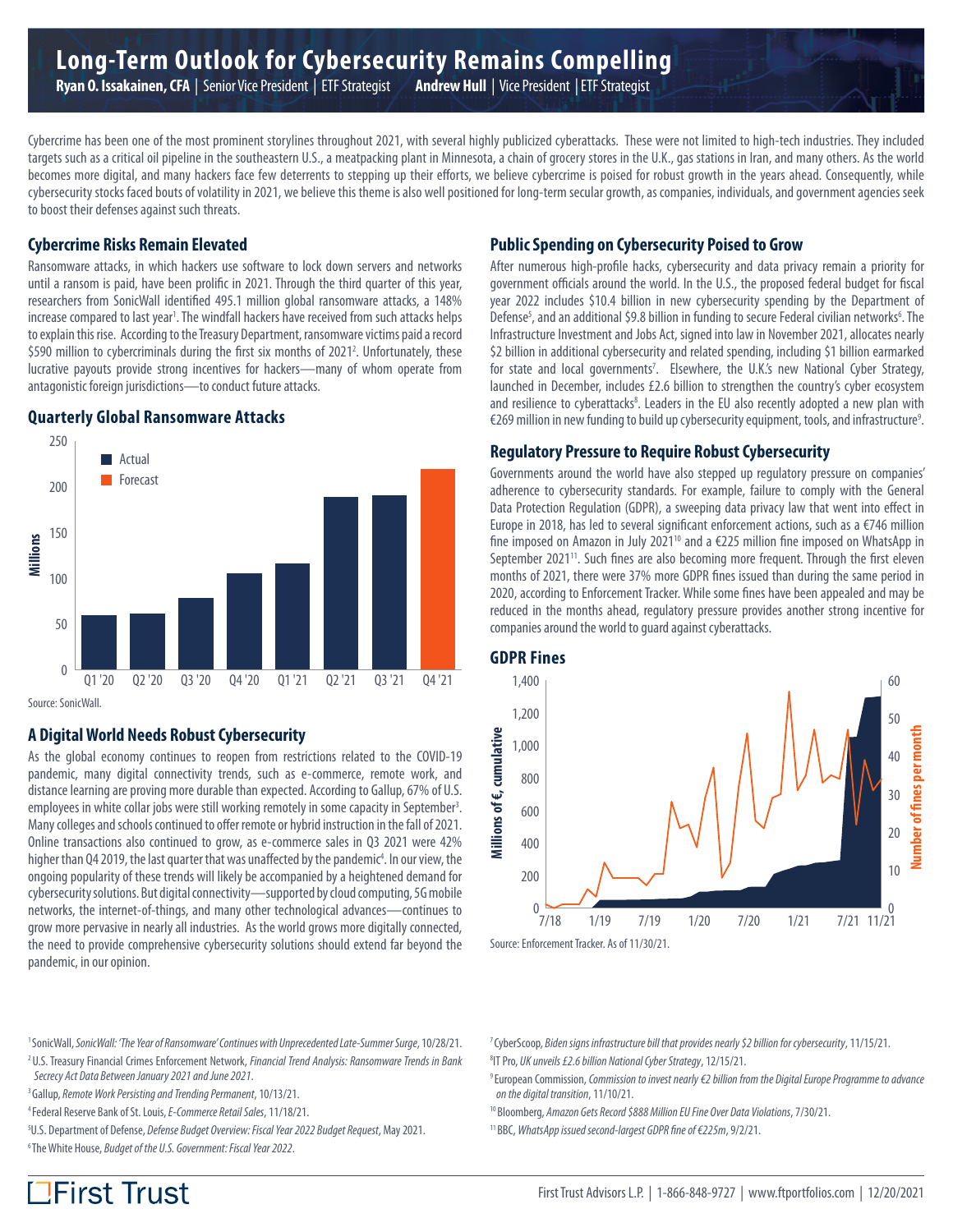#### **Cybersecurity Failures as a Potential Catalyst for CIBR Returns**

The First Trust Nasdaq Cybersecurity ETF (CIBR) has often generated relatively strong performance following the announcement of high-profile cybersecurity breaches. While such failures may initially be viewed in a negative light, we believe positive performance for cybersecurity stocks in the days that follow may be related to a recognition that such public failures may induce more spending on cybersecurity. The chart below shows several examples from the past 12 months, including the SolarWinds hack announced last December, the Colonial Pipeline and JBS USA attacks announced in May, and the Kaseya attack announced in July, among others. For the month following each of these announcements, CIBR mostly produced relatively strong returns compared to the S&P 500 Index, the S&P 500 Growth Index, and the S&P 500 Information Technology Index. While cyberattacks are an undesirable drag on the economy, they may be meaningful catalysts for cybersecurity stocks.

While many investors in cybersecurity have enjoyed solid returns over the last several years, we continue to have a positive long-term outlook for this theme. As the global economy becomes ever more digitally connected, hackers are motivated to increase the quantity and sophistication of their attacks, while potential targets are incentivized to spend whatever it takes to prevent them. Together, we believe this may be a potent recipe for robust earnings growth for cybersecurity stocks in the years ahead.

#### **CIBR vs. Index Returns 1 Month Total Returns After Notable Hacks Announced**



Source: Bloomberg. Notable hacks are based on the number of search results after the hack as well as Google Trends data.

| Performance Summary (%) as of 12/31/21          | 1 Year | 5 Year | <b>Since Fund Inception</b> |
|-------------------------------------------------|--------|--------|-----------------------------|
| <b>CIBR Performance*</b>                        |        |        |                             |
| Net Asset Value (NAV)                           | 19.61  | 22.71  | 16.89                       |
| <b>Market Price</b>                             | 19.49  | 22.62  | 16.89                       |
| <b>Index Performance**</b>                      |        |        |                             |
| Nasdaq CTA Cybersecurity Index <sup>™</sup>     | 20.40  | 23.56  | 17.73                       |
| S&P Composite 1500 Information Technology Index | 33.76  | 31.35  | 26.79                       |
| S&P 500 Index                                   | 28.71  | 18.47  | 15.93                       |
|                                                 |        |        |                             |

*Performance data quoted represents past performance. Past performance is not a guarantee of future results and current performance may be higher or lower than performance quoted. Investment returns and principal value will fluctuate and shares when sold or redeemed, may be worth more or less than their original cost. You can obtain performance information which is current through the most recent month-end by visiting www.ftportfolios.com.*

Inception date 7/6/2015. Expense Ratio: 0.60%.

\***NAV** returns are based on the fund's net asset value which represents the fund's net assets (assets less liabilities) divided by the fund's outstanding shares. **Market Price** returns are determined by using the midpoint of the national best bid offer price ("NBBO") as of the time that the fund's NAV is calculated. Returns are average annualized total returns.

\*\*Performance information for the Nasdaq CTA Cybersecurity Index<sup>m</sup> is for illustrative purposes only and does not represent actual fund performance. Indexes do not charge management fees or brokerage expenses, and no such fees or expenses were deducted from the performance shown. Indexes are unmanaged and an investor cannot invest directly in an index. The **S&P Composite 1500 Information Technology Index** is a capitalization weighted index of companies classified by GICS as information technology within the S&P Composite 1500 Index. The **S&P 500 Index** is an unmanaged index of 500 stocks used to measure large-cap U.S. stock market performance.